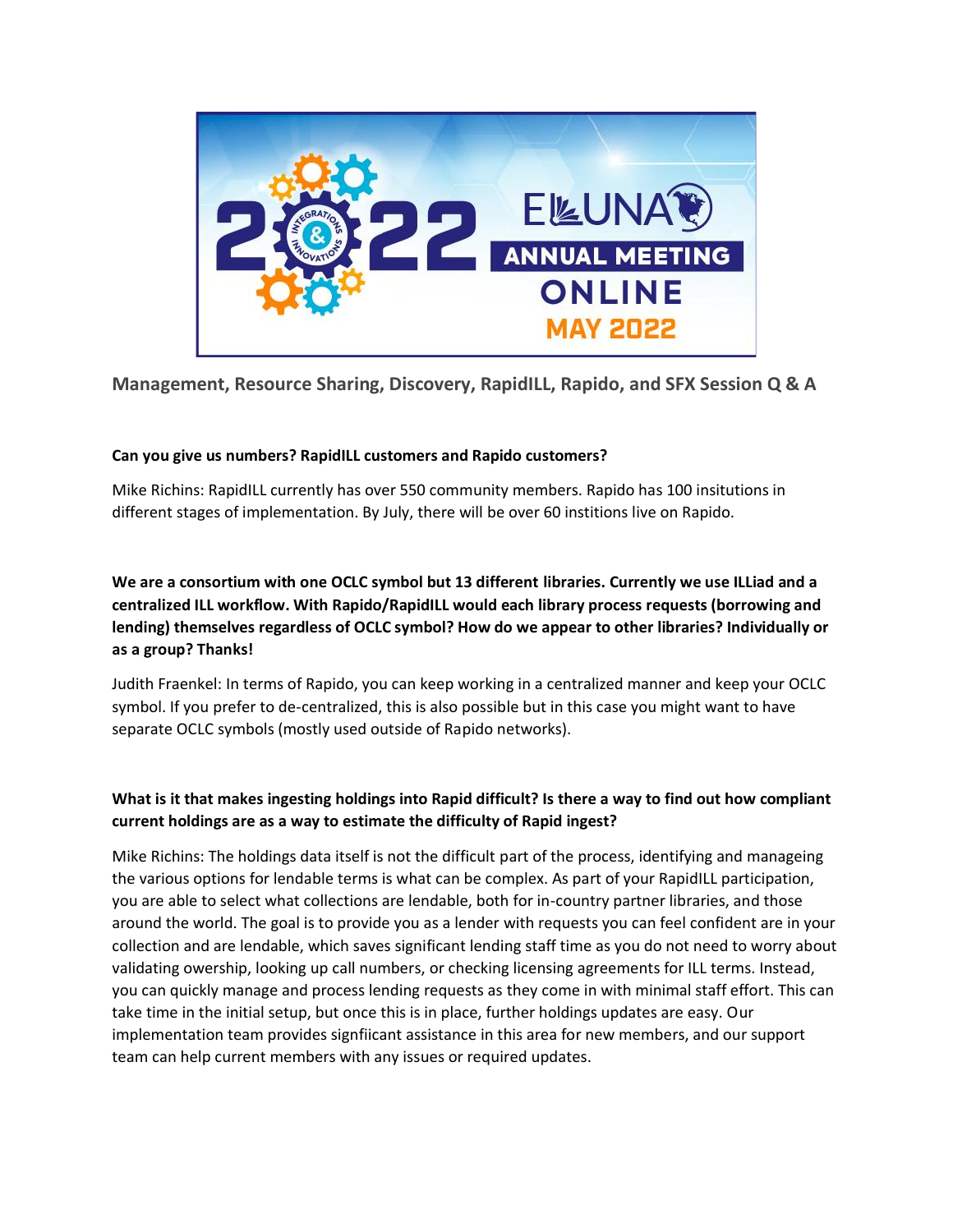## **Can you overlap different kinds of lending off times? E.g. turn print scans off for three days and electronic updates for the first of those three days?**

Mike Richins: No, you will want to create separate Lending Off events with the format option selected for the appropriate dates/times.

# **You mentioned the goal was to update RapidILL more frequently. Should libraries publishing via OAI start running their publishing jobs more frequently as well?**

Mike Richins: We recommend setting your publishing jobs to run once per week. This is in our OAI documentation, and you will be ready for the more frequent holdings updates once we change our OAI schedule.

# **Do the Rapido and Alma working groups share any details about enhancement priorities? I'm particularly wondering if there are any cases where functionality is recommended towards improving Alma's base resource sharing functionality rather than pushing into Rapido?**

Judith Fraenkel: While each product has its own working group there is overlap and communication. The Rapido group is starting its work now but for example, members of the Rapido working group are also members of the RapidILL group. For each of our Resource Sharing solutions there are teams working to improve workflows and functionality without pushing into a particular direction. Each solution is separate and has separate functions. Saying that, we see immense value in collaborating together and providing new enhancements for each without pushing towards a particular solution.

### **Where can I get information on the CDL advisory group?**

Judith Fraenkel: We recommend visiting the [https://el-una.org/advisory-groups/controlled-digital](https://el-una.org/advisory-groups/controlled-digital-lending-cdl-advisory-group/)[lending-cdl-advisory-group/](https://el-una.org/advisory-groups/controlled-digital-lending-cdl-advisory-group/) web page for more information.

#### **Judith mentioned there is another session on CDL - when is that going to occur?**

Judith Fraenkel: During Eluna a session is scheduled for May 25th. More information can be found here: [https://el-una.org/meetings/eluna-2022-annual-meeting/.](https://el-una.org/meetings/eluna-2022-annual-meeting/)

#### **How do you get phsysical items moved from library to library with Rapido and rapidILL?**

Judith Fraenkel: RapidILL deals with Document Delivery and thus resource are sent via email. Rapido includes all types of resources provided by means of resource sharing practices. For returnables, each network and institutions uses different mechanisms to deliver the materials to the borrowing libraries. Some networks used shared couriers while other institutions use postal services. These methods are outside of the system. The system does record shipment dates and times as well as receiving an all of this can be followed up via analytics.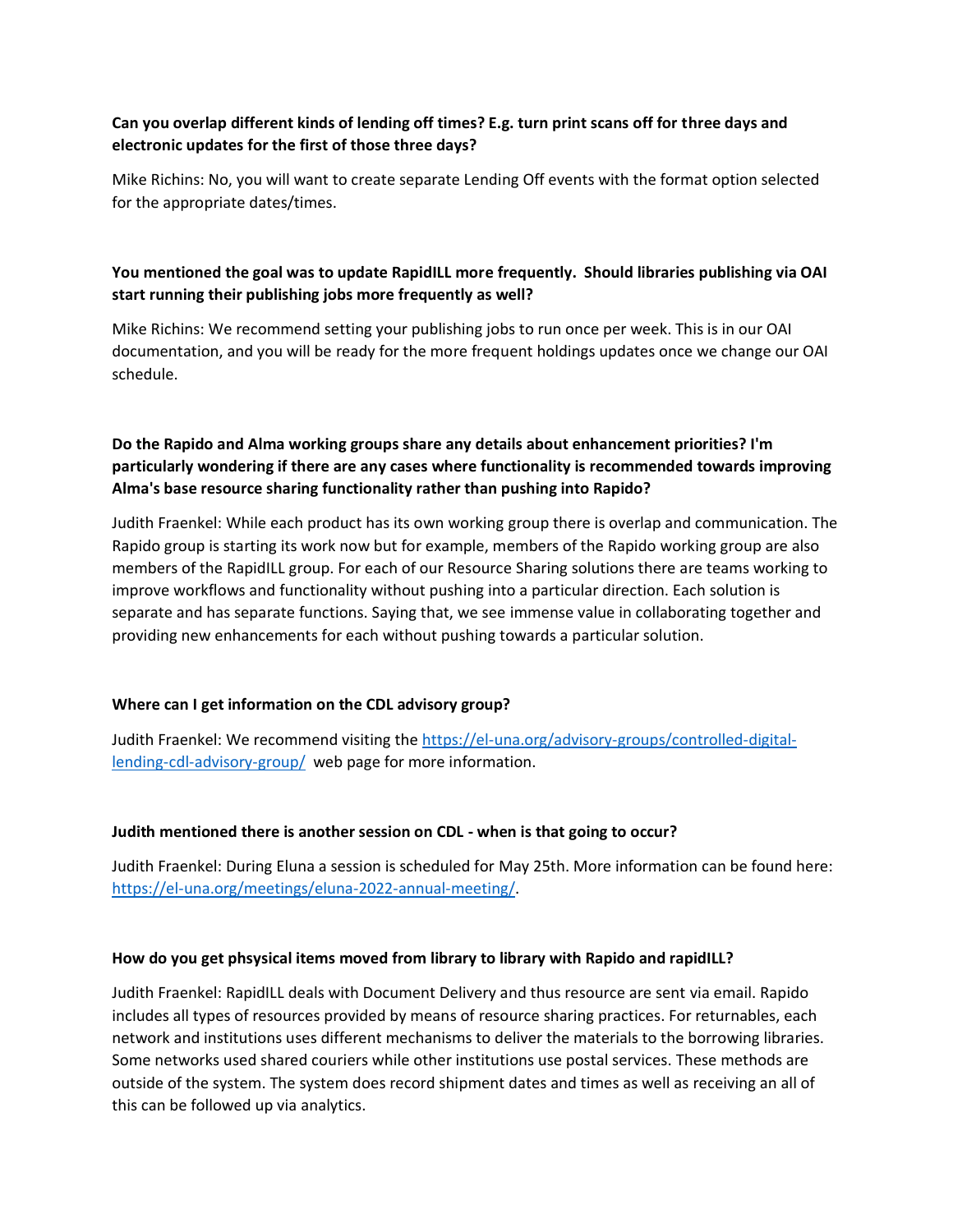#### **Can you join a pod in the Resource Sharing Directory if you're not a Rapido library?**

Judith Fraenkel: Yes. It is possible to join a Rapido pod if you have Alma. In this case, you will be agreeing to lending your resources according to the terms of the pods. In order to borrow from the institutions that are part of the pod, you will need to stablish peer to peer configurations with the members of the pod.

**Can you provide an example of Rapido from the lending side? You have demonstrated how it improves the experience for our patrons who want to borrow from another library. But how would it work for a user who is not one of our patrons and wants to borrow from us? How would Rapido facilitate lending to an ILLiad user who isn't going through their own library? What does that experience look like from the user's perspective?**

Judith Fraenkel: The user experience is a unique feature of Rapido and is based on the core components of it such as the shared holdings index and the discovery experience. While non Rapido users will not benefit from this feature we still want to enable libraries to sustain their resource sharing networks and be able to share resources no matter which resource sharing system they have.

# **Are there any plans to integrate Leganto with Rapido? For instance, an instructor wants to use a title for the length of the term for their class?**

Judith Fraenkel: We are open to exploring new integrations. We have widely discussed the integration with Lenganto. There are though very important considerations. Resource Sharing copyrights are strict regarding using resource sharing services for classes. In this case the institution should legally acquire the copy. In addition to that, resource sharing is strict regarding the numbers of borrowers that can have access to the resource that is shared. Thus, a resource acquired via resource sharing cannot be shared to a class.

#### **Is MetaDoor currently available and if so, where can we access it?**

Chani Yehuda: MetaDoor is now in development phase with development partners. We are now recuiting Early Adopters for a program that will start in Q4 2022. The general availability is planned for Q1 2023 but this also depends on the contribution of the metadata from the community - we need good coverage in order to release MetaDoor. Please come to the dedicated MetaDoor session that is part of ELUNA. See here for more details: <https://el-una.org/meetings/eluna-2022-annual-meeting/>

#### **Is metadoor going to replace the community zone?**

Chani Yehuda: The Community Zone and MetaDoor are separate but complementary services. The Community Zone is a key component of electronic resource management workflows which includes a knowledgebase of provider offerings including the various electronic collections, metadata records for